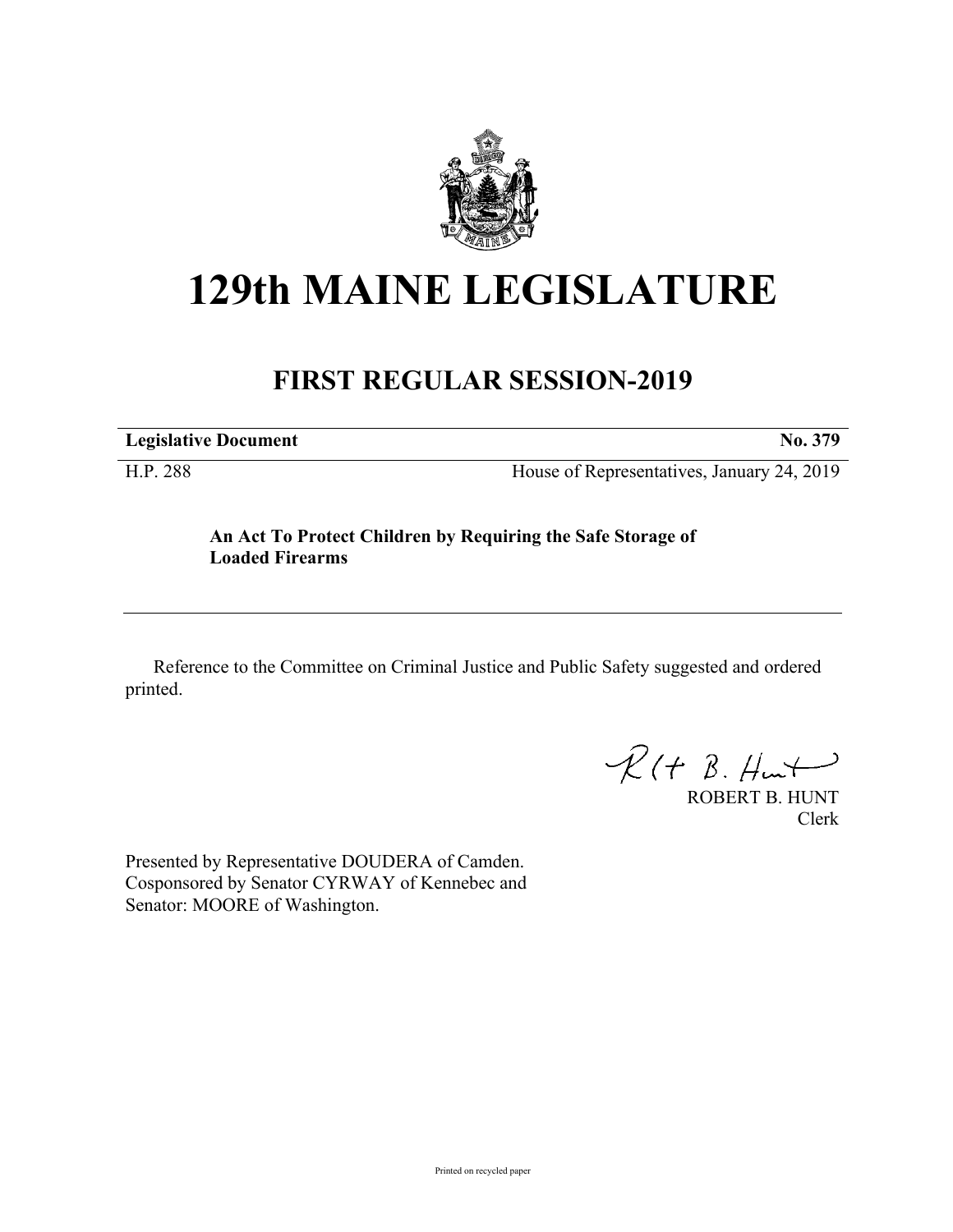| 1                          | Be it enacted by the People of the State of Maine as follows:                                                                                                                                                                                                                                                                                                                                       |
|----------------------------|-----------------------------------------------------------------------------------------------------------------------------------------------------------------------------------------------------------------------------------------------------------------------------------------------------------------------------------------------------------------------------------------------------|
| $\overline{2}$             | Sec. 1. 17-A MRSA §1059 is enacted to read:                                                                                                                                                                                                                                                                                                                                                         |
| 3                          | §1059. Unlawful storage of a loaded firearm                                                                                                                                                                                                                                                                                                                                                         |
| 4                          | <b>1.</b> A person is guilty of unlawful storage of a loaded firearm if:                                                                                                                                                                                                                                                                                                                            |
| 5<br>6                     | A. The person stores or leaves on premises under the person's control the loaded<br>firearm;                                                                                                                                                                                                                                                                                                        |
| 7<br>8                     | B. The person knows or reasonably should know that a child is likely to gain access<br>to the loaded firearm without the permission of the child's parent or guardian; and                                                                                                                                                                                                                          |
| 9                          | C. A child in fact gains access to the loaded firearm and:                                                                                                                                                                                                                                                                                                                                          |
| 10                         | (1) Uses the loaded firearm in a reckless or threatening manner;                                                                                                                                                                                                                                                                                                                                    |
| 11                         | (2) Uses the loaded firearm during the commission of a crime; or                                                                                                                                                                                                                                                                                                                                    |
| 12                         | (3) Recklessly or negligently discharges the loaded firearm.                                                                                                                                                                                                                                                                                                                                        |
| 13                         | 2. It is an affirmative defense to prosecution under subsection 1 that:                                                                                                                                                                                                                                                                                                                             |
| 14<br>15<br>16<br>17<br>18 | A. A child who in fact gains access to the loaded firearm has completed a course in<br>firearm safety offered by or under the supervision of a federal, state, county or<br>municipal law enforcement agency or by a firearms instructor certified by a private<br>firearms association and recognized as knowledgeable in matters of firearm safety by<br>the state in which the course was taken; |
| 19<br>20<br>21<br>22       | B. The loaded firearm is stored in a locked box, locked gun safe or other secure,<br>locked space; is stored or left in a location that a reasonable person would believe to<br>be secure; or is secured with a trigger lock or similar device that prevents the firearm<br>from discharging;                                                                                                       |
| 23<br>24<br>25             | C. The loaded firearm is carried on the person or within such close proximity to the<br>person that the person can readily retrieve and use the firearm as if the firearm were<br>carried on the person;                                                                                                                                                                                            |
| 26<br>27                   | D. A child who in fact gains access to the loaded firearm gains access in order to<br>defend the child or a 3rd person under the circumstances enumerated in section 108;                                                                                                                                                                                                                           |
| 28<br>29<br>30             | The person has no reasonable expectation, based on objective facts and<br>Е.<br>circumstances, that a child is likely to be present on the premises where the person<br>stores or leaves the loaded firearm;                                                                                                                                                                                        |
| 31<br>32                   | F. A child in fact gains access to the loaded firearm as the result of a criminal<br>trespass by any person of the premises where the firearm is stored or left; or                                                                                                                                                                                                                                 |
| 33<br>34                   | G. A child in fact gains access to the loaded firearm as the result of a theft of the<br>firearm by any person from the premises where the firearm is stored or left.                                                                                                                                                                                                                               |
| 35<br>36                   | 3. The parent or guardian of a child who is injured by or dies from a discharge of a<br>firearm may not be prosecuted under this section unless the parent or guardian acted                                                                                                                                                                                                                        |